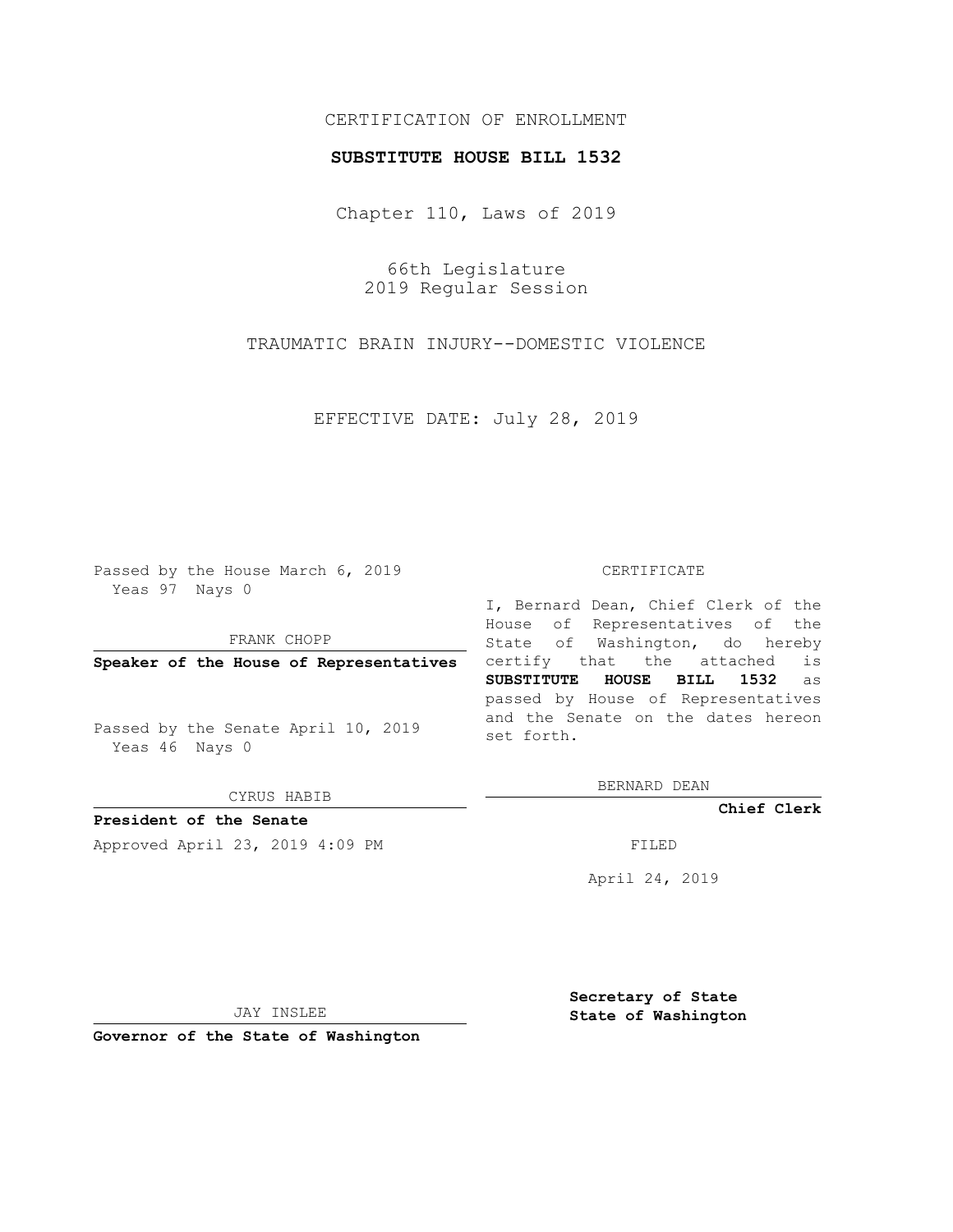## **SUBSTITUTE HOUSE BILL 1532**

Passed Legislature - 2019 Regular Session

# **State of Washington 66th Legislature 2019 Regular Session**

**By** House Public Safety (originally sponsored by Representatives Mosbrucker, Pettigrew, Dye, Goodman, Griffey, Walsh, Eslick, Corry, Graham, Kraft, Appleton, Senn, Shea, Stanford, Valdez, Kloba, Leavitt, and Macri)

READ FIRST TIME 02/22/19.

1 AN ACT Relating to traumatic brain injuries in domestic violence 2 cases; amending RCW 10.99.030; and adding a new section to chapter 3 74.31 RCW.

4 BE IT ENACTED BY THE LEGISLATURE OF THE STATE OF WASHINGTON:

5 NEW SECTION. **Sec. 1.** A new section is added to chapter 74.31 6 RCW to read as follows:

 (1) The department, in consultation with the council and at least one representative of a community-based domestic violence program and one medical professional with experience treating survivors of domestic violence, shall develop recommendations to improve the statewide response to traumatic brain injuries suffered by domestic violence survivors. In developing recommendations, the department may consider the creation of an educational handout, to be updated on a periodic basis, regarding traumatic brain injury to be provided to victims of domestic violence. The handout may include the information and screening tool described in subsection (2) of this section.

17 (2)(a) The department, in consultation with the council, shall 18 establish and recommend or develop content for a statewide web site 19 for victims of domestic violence to include:

20 (i) An explanation of the potential for domestic abuse to lead to 21 traumatic brain injury;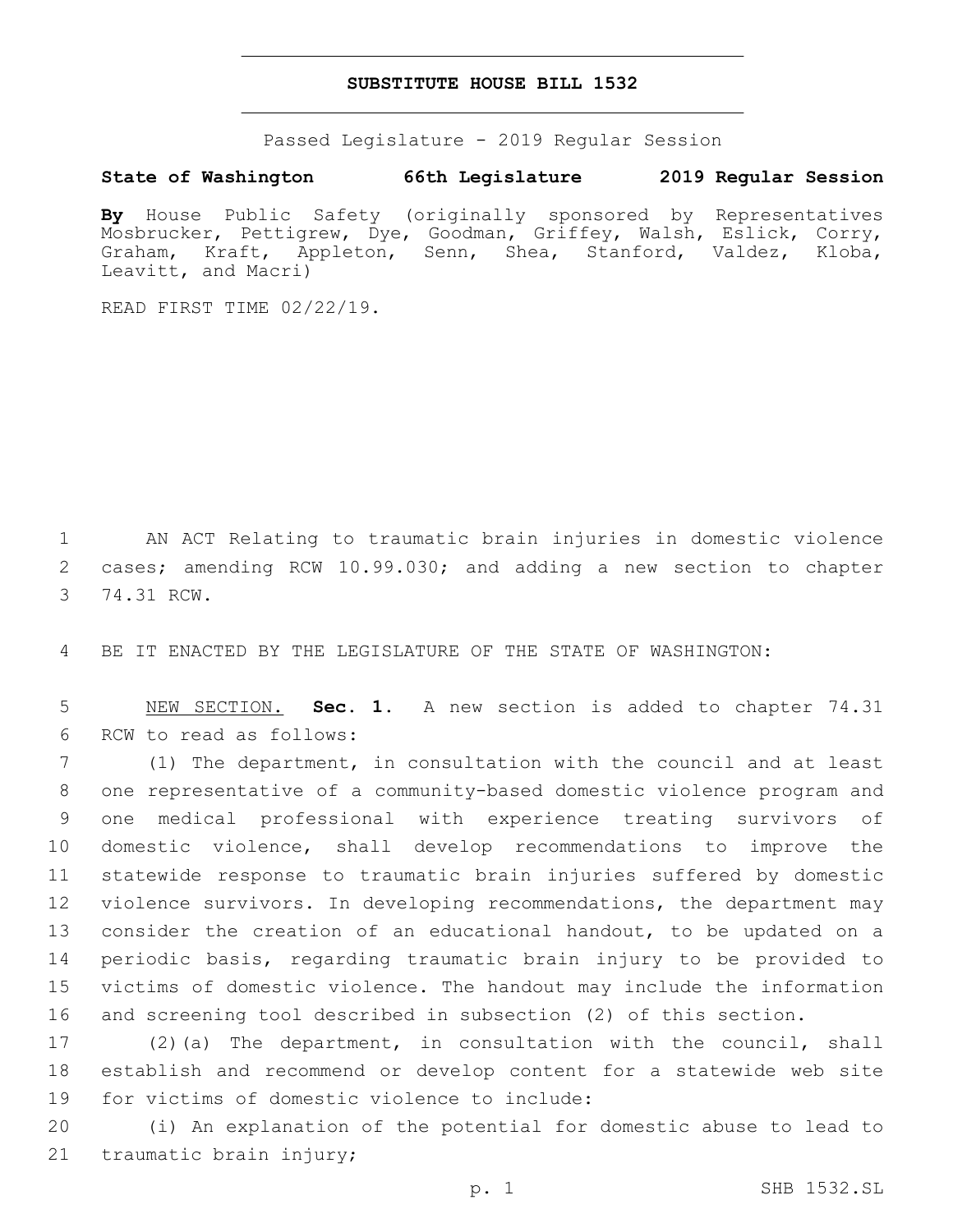(ii) Information on recognizing cognitive, behavioral, and physical symptoms of traumatic brain injury as well as potential impacts to a person's emotional well-being and mental health;

(iii) A self-screening tool for traumatic brain injury; and

 (iv) Recommendations for persons with traumatic brain injury to 6 help address or cope with the injury.

 (b) The department must update the web site created under this 8 subsection on a periodic basis.

 **Sec. 2.** RCW 10.99.030 and 2016 c 136 s 5 are each amended to 10 read as follows:

 (1) All training relating to the handling of domestic violence complaints by law enforcement officers shall stress enforcement of criminal laws in domestic situations, availability of community resources, and protection of the victim. Law enforcement agencies and community organizations with expertise in the issue of domestic violence shall cooperate in all aspects of such training.

 (2) The criminal justice training commission shall implement by January 1, 1997, a course of instruction for the training of law enforcement officers in Washington in the handling of domestic violence complaints. The basic law enforcement curriculum of the criminal justice training commission shall include at least twenty hours of basic training instruction on the law enforcement response to domestic violence. The course of instruction, the learning and performance objectives, and the standards for the training shall be developed by the commission and focus on enforcing the criminal laws, safety of the victim, and holding the perpetrator accountable for the violence. The curriculum shall include training on the extent and prevalence of domestic violence, the importance of criminal justice intervention, techniques for responding to incidents that minimize the likelihood of officer injury and that promote victim safety, investigation and interviewing skills, evidence gathering and report writing, assistance to and services for victims and children, understanding the risks of traumatic brain injury posed by domestic 34 violence, verification and enforcement of court orders, liability, and any additional provisions that are necessary to carry out the 36 intention of this subsection.

 (3) The criminal justice training commission shall develop and update annually an in-service training program to familiarize law enforcement officers with the domestic violence laws. The program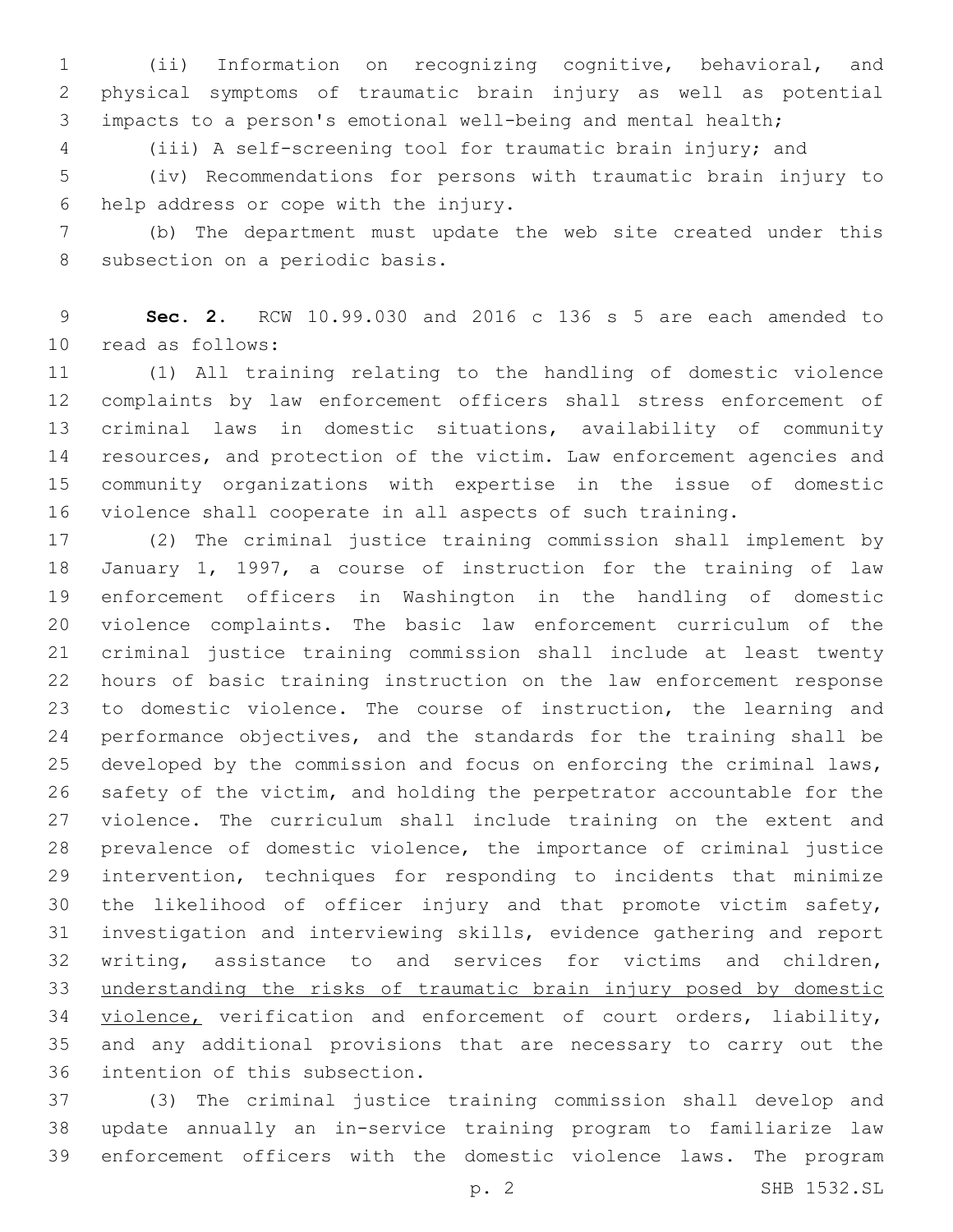shall include techniques for handling incidents of domestic violence that minimize the likelihood of injury to the officer and that promote the safety of all parties. The commission shall make the training program available to all law enforcement agencies in the 5 state.

 (4) Development of the training in subsections (2) and (3) of this section shall be conducted in conjunction with agencies having a primary responsibility for serving victims of domestic violence with emergency shelter and other services, and representatives to the statewide organization providing training and education to these 11 organizations and to the general public.

 (5) The primary duty of peace officers, when responding to a domestic violence situation, is to enforce the laws allegedly 14 violated and to protect the complaining party.

 (6)(a) When a peace officer responds to a domestic violence call and has probable cause to believe that a crime has been committed, the peace officer shall exercise arrest powers with reference to the criteria in RCW 10.31.100. The officer shall notify the victim of the victim's right to initiate a criminal proceeding in all cases where the officer has not exercised arrest powers or decided to initiate criminal proceedings by citation or otherwise. The parties in such cases shall also be advised of the importance of preserving evidence.

 (b) A peace officer responding to a domestic violence call shall take a complete offense report including the officer's disposition of 25 the case.

 (7) When a peace officer responds to a domestic violence 27 call $((\tau))$ :

 (a) The officer shall advise victims of all reasonable means to prevent further abuse, including advising each person of the availability of a shelter or other services in the community, and giving each person immediate notice of the legal rights and remedies available. The notice shall include handing each person a copy of the 33 following statement:

 "IF YOU ARE THE VICTIM OF DOMESTIC VIOLENCE, you can ask the city or county prosecuting attorney to file a criminal complaint. You also have the right to file a petition in superior, district, or municipal court requesting an order for protection from domestic abuse which could include any of the following: (a) An order restraining your abuser from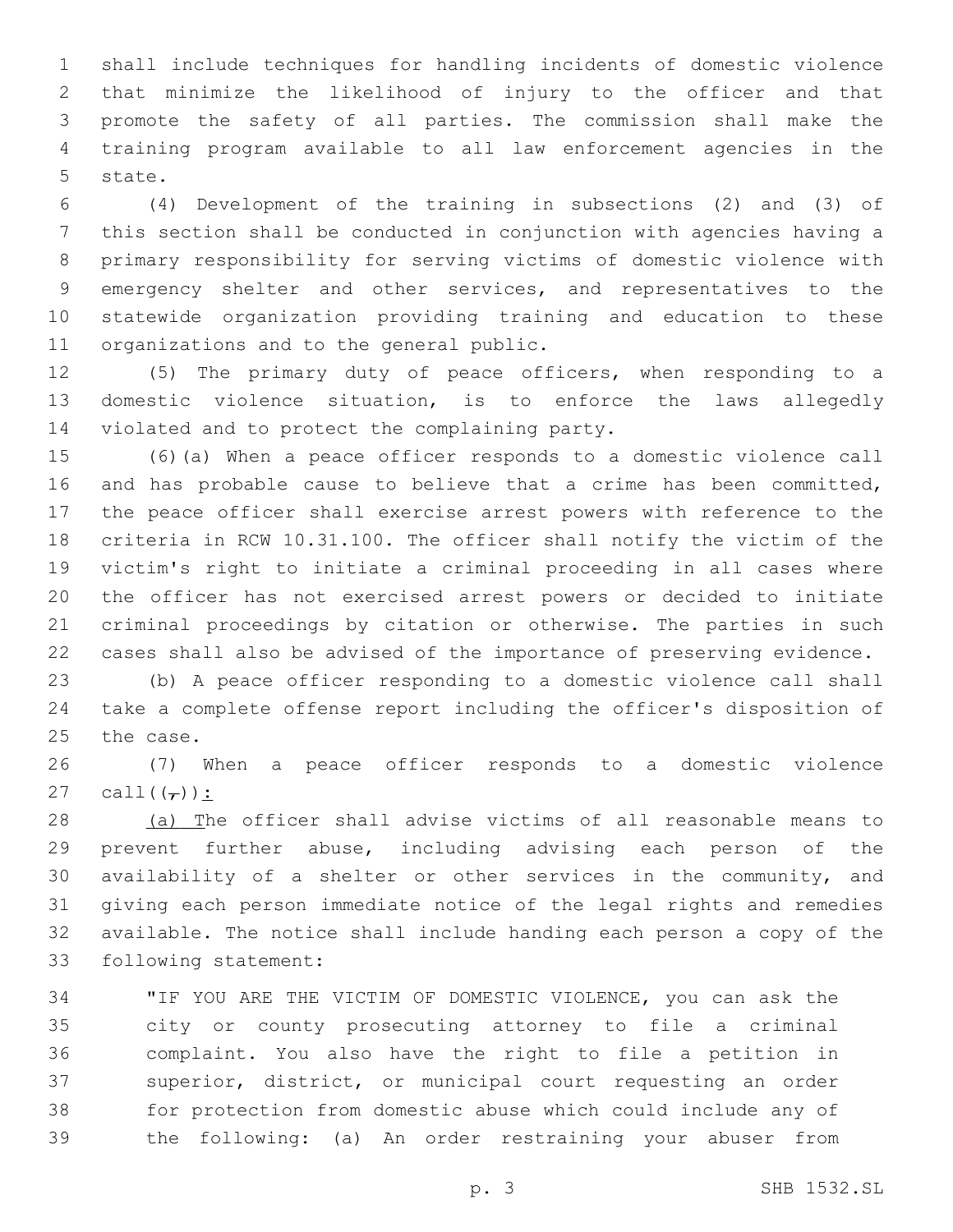further acts of abuse; (b) an order directing your abuser to leave your household; (c) an order preventing your abuser from entering your residence, school, business, or place of employment; (d) an order awarding you or the other parent custody of or visitation with your minor child or children; and (e) an order restraining your abuser from molesting or interfering with minor children in your custody. The forms you need to obtain a protection order are available in any 9 municipal, district, or superior court.

 Information about shelters and alternatives to domestic violence is available from a statewide twenty-four-hour toll- free hotline at (include appropriate phone number). The battered women's shelter and other resources in your area 14 are . . . . (include local information)"; and

 (b) The officer is encouraged to inform victims that information on traumatic brain injury can be found on the statewide web site developed under section 1 of this act.

 (8) The peace officer may offer, arrange, or facilitate transportation for the victim to a hospital for treatment of injuries 20 or to a place of safety or shelter.

 (9) The law enforcement agency shall forward the offense report to the appropriate prosecutor within ten days of making such report if there is probable cause to believe that an offense has been committed, unless the case is under active investigation. Upon 25 receiving the offense report, the prosecuting agency may, in its discretion, choose not to file the information as a domestic violence offense, if the offense was committed against a sibling, parent, 28 stepparent, or grandparent.

 (10) Each law enforcement agency shall make as soon as practicable a written record and shall maintain records of all 31 incidents of domestic violence reported to it.

 (11) Records kept pursuant to subsections (6) and (10) of this section shall be made identifiable by means of a departmental code 34 for domestic violence.

 (12) Commencing January 1, 1994, records of incidents of domestic violence shall be submitted, in accordance with procedures described in this subsection, to the Washington association of sheriffs and police chiefs by all law enforcement agencies. The Washington criminal justice training commission shall amend its contract for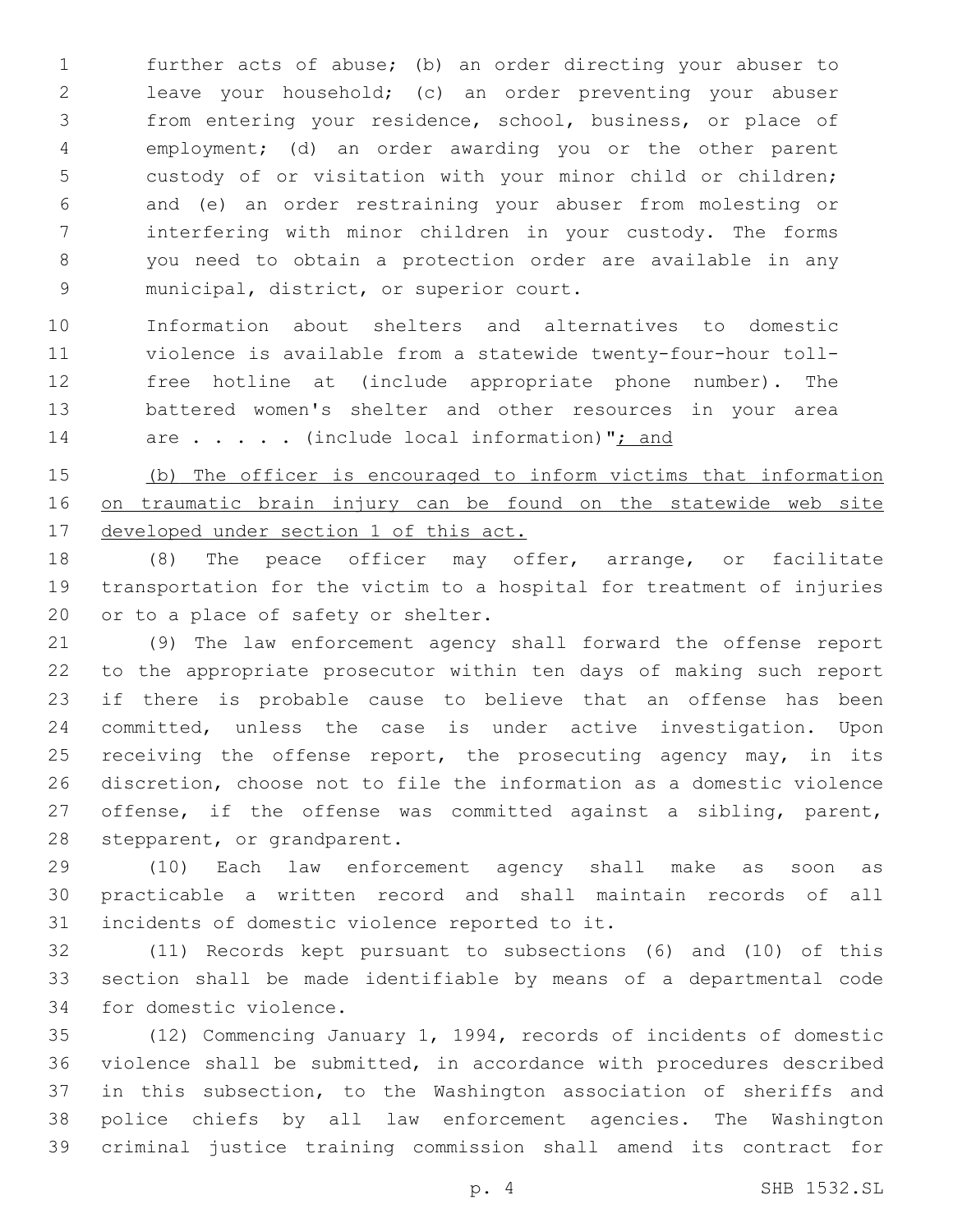collection of statewide crime data with the Washington association of 2 sheriffs and police chiefs:

 (a) To include a table, in the annual report of crime in Washington produced by the Washington association of sheriffs and police chiefs pursuant to the contract, showing the total number of actual offenses and the number and percent of the offenses that are domestic violence incidents for the following crimes: (i) Criminal homicide, with subtotals for murder and nonnegligent homicide and manslaughter by negligence; (ii) forcible rape, with subtotals for rape by force and attempted forcible rape; (iii) robbery, with subtotals for firearm, knife or cutting instrument, or other 12 dangerous weapon, and strongarm robbery; (iv) assault, with subtotals 13 for firearm, knife or cutting instrument, other dangerous weapon, 14 hands, feet, aggravated, and other nonaggravated assaults; (v) burglary, with subtotals for forcible entry, nonforcible unlawful 16 entry, and attempted forcible entry; (vi) larceny theft, except motor vehicle theft; (vii) motor vehicle theft, with subtotals for autos, 18 trucks and buses, and other vehicles; (viii) arson; and (ix) violations of the provisions of a protection order or no-contact order restraining the person from going onto the grounds of or entering a residence, workplace, school, or day care, provided that specific appropriations are subsequently made for the collection and compilation of data regarding violations of protection orders or no-24 contact orders;

 (b) To require that the table shall continue to be prepared and contained in the annual report of crime in Washington until that time as comparable or more detailed information about domestic violence incidents is available through the Washington state incident based reporting system and the information is prepared and contained in the 30 annual report of crime in Washington; and

 (c) To require that, in consultation with interested persons, the Washington association of sheriffs and police chiefs prepare and disseminate procedures to all law enforcement agencies in the state as to how the agencies shall code and report domestic violence incidents to the Washington association of sheriffs and police 36 chiefs.

> Passed by the House March 6, 2019. Passed by the Senate April 10, 2019. Approved by the Governor April 23, 2019.